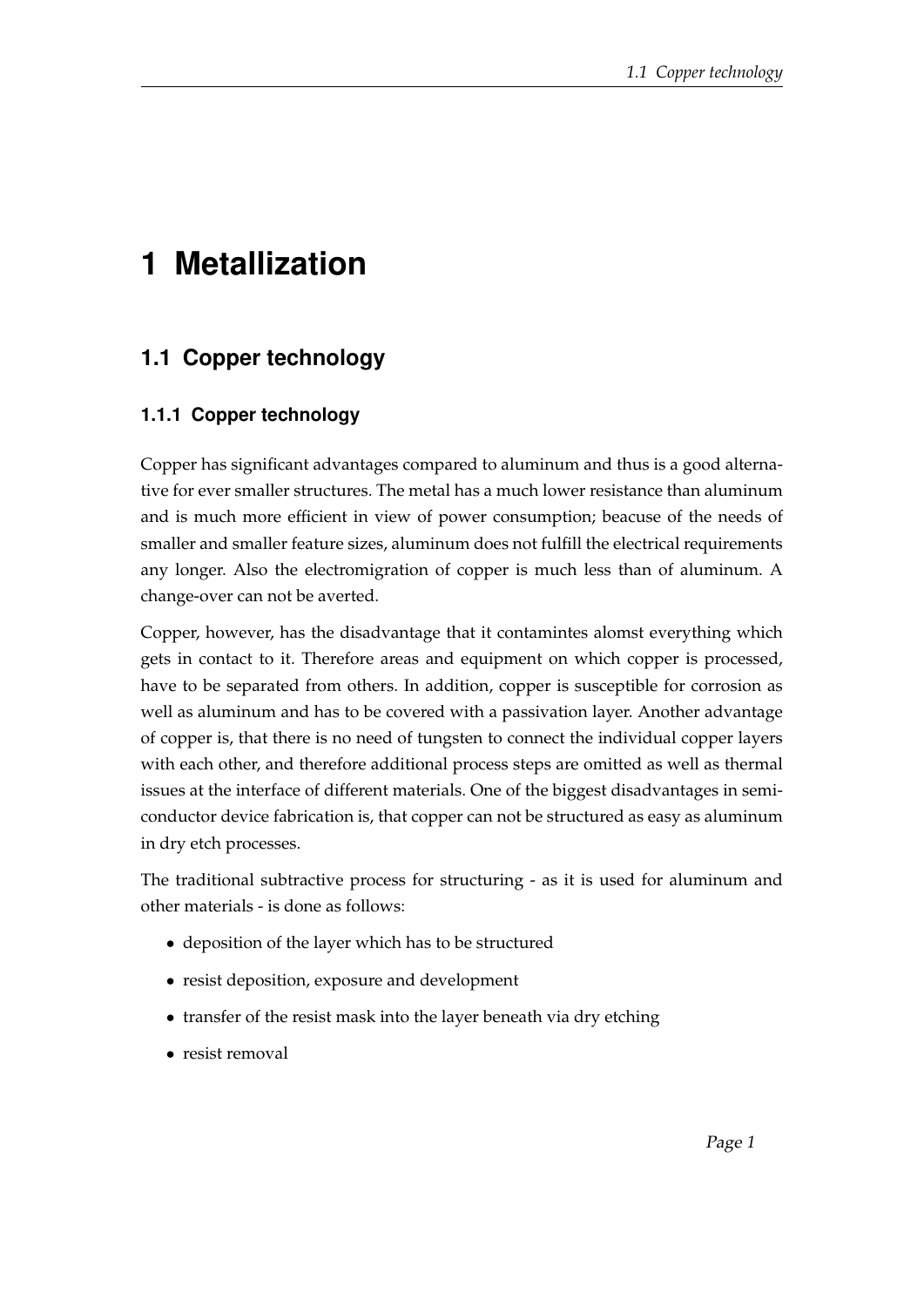• passivation

In copper technology one has to use not a subtractive but an additive method: the so called damascene process.

#### **1.1.2 Damascene process**

The damascene process makes use of existent interlayer dielectrics in which the vias and trenches for conduction paths are etched. Subsequent, copper is deposited by  $CVD$ ,  $PVD$  + reflow, or in electrochemical/galvanically processes. Finally, the copper is planished by chemical mechanical polishing (CMP).

The damascene process can be seperated into the single and dual damascene process and the latter can be seperated further into the VFTL (VIA First Trench Last) and the TFVL approach (Trench First VIA Last). In the following, both the TFVL as well as the VFTL process are described.

#### **Dual damascene: Trench First VIA Last:**

On top of the wafer (in this example on an existing copper layer) different layers are deposited which act as protection, isolation or passivation layers. As an etch stop and protection against gaseous molecules, silicon nitride (SiN) or silicon carbide (SiC) can be used. As interlayer dielectric (ILD), materials with a low relative static permittivity are used, like silicon dioxide SiO<sub>2</sub>. Upon a resist mask is patterned.

<span id="page-1-0"></span>1. The wafer is coated with a resist layer which is structured in photolithography (Fig. [1.1\)](#page-1-0).



Fig. 1.1: Basic film stack of a damascene approach

2. The hardmask (SiN) and the ILD are etched in a anisotropic dry etch process until the first etch stop layer (SiN) is reached. The resist is removed and the trench for the conduction path is finished. (Fig. [1.2\(a\)\)](#page-2-0).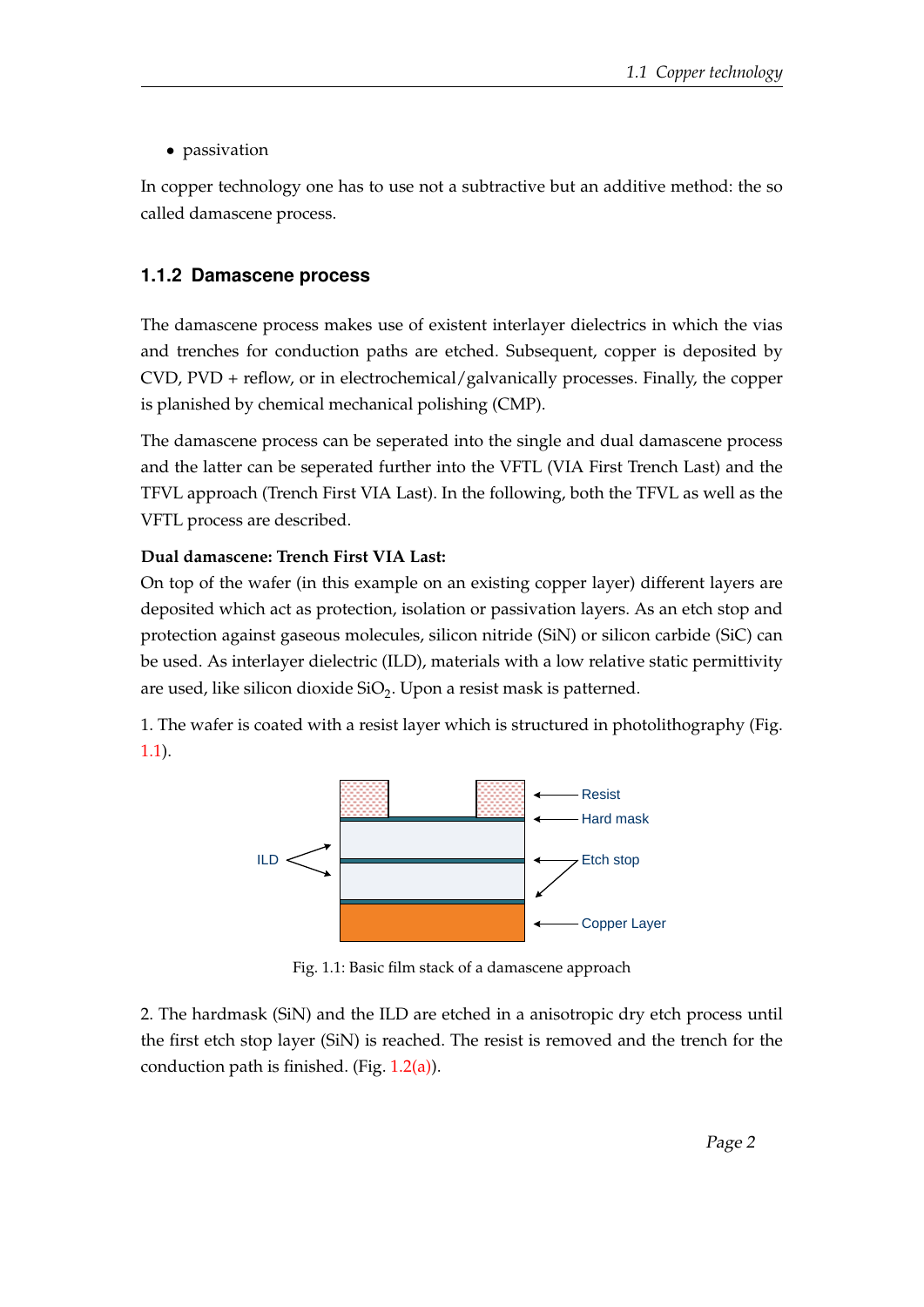<span id="page-2-0"></span>

<span id="page-2-1"></span>Fig. 1.2: Trench etch and via resist mask

The hardmask on top protects the ILD during the resist ash. This is necessary since the ILD has a similar composition as the resist and therefore is affected by the same process gases. In addition the hardmask acts as a barrier layer during terminal CMP.

3. Next a new resist layer is deposited and structured (Fig. [1.2\(b\)\)](#page-2-1).

4. Finally the vias are opened in an anisotropic etch process.

With a low energetic etch process, the bottom etch stop is opened to avoid sputtering of the copper beneath which could deposit on the sidewalls and diffuse into the ILD. The resist is removed and a thin layer of tantalum is deposited as a barrier which prevents later deposited copper from diffusing into the ILD (fig. [1.3\(a\)\)](#page-2-2).

<span id="page-2-2"></span>

<span id="page-2-3"></span>Fig. 1.3: Final structure after etch and copper deposition

5. A thin copper layer acts as a seed layer, so that the vias and trenches can be filled in a galvanically process (Fig. [1.3\(b\)\)](#page-2-3).

6. The deposited copper is planished in a CMP process (Fig. [1.4\)](#page-3-0).

The big disadvantage of this process is the thick resist layer which is deposited after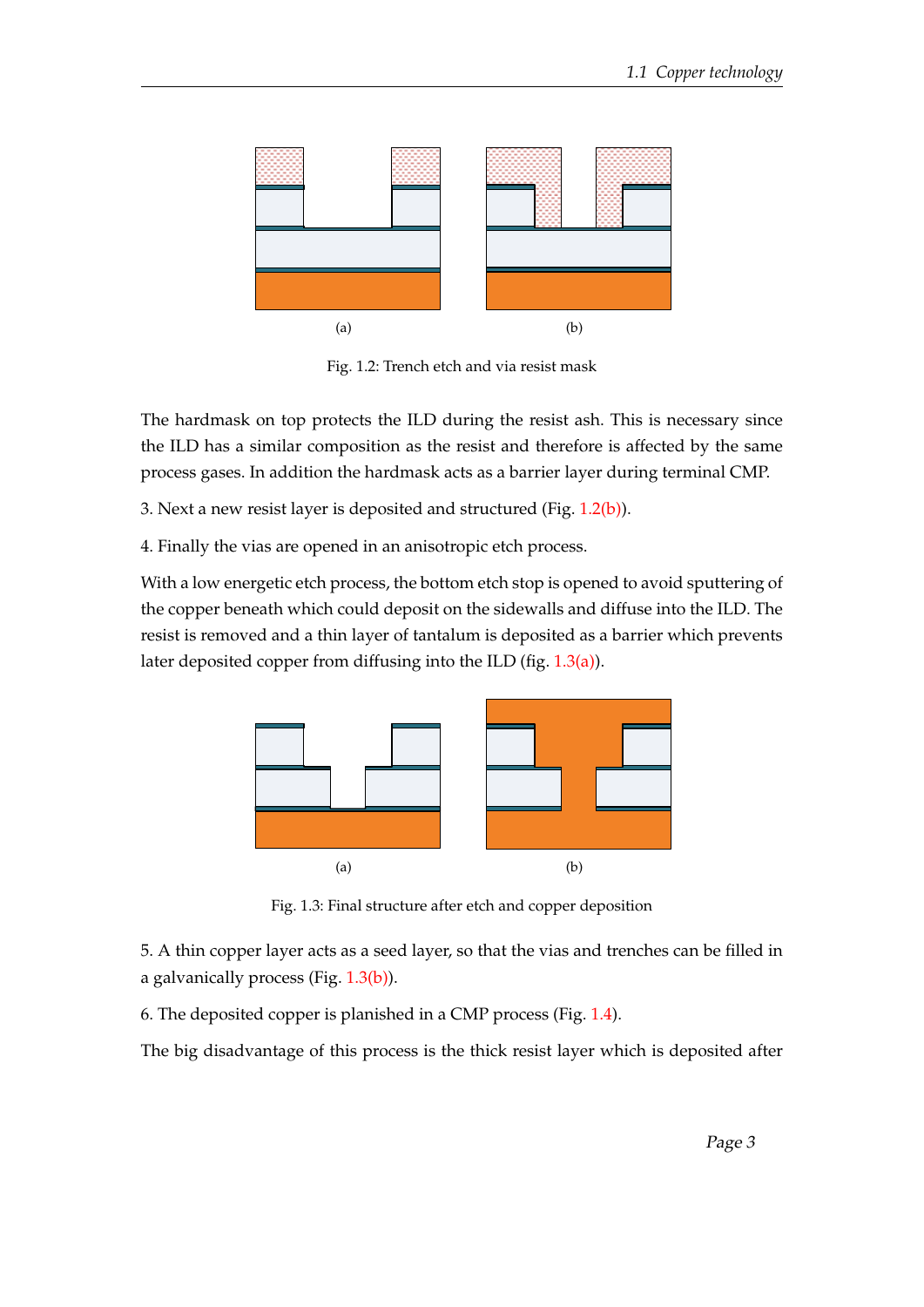<span id="page-3-0"></span>

Fig. 1.4: Damascene stack after metallization and CMP

the trenches have been etched (3). To etch the tiny vias in such a thick resist layer is very difficult. For this reason the TFVL approach is done at larger structures only.

#### **Dual damascene: VIA First Trench Last:**

The VFTL approach is alike the TFVL process but now the vias are created first.

1. A resist layer to form the vias is structured and the vias transferred into the ILD by an anisotropic etch process till the bottom etch stop layer is reached. To prevent copper from being sputtered out of the metallization beneath, the etch stop must not be opened (Fig. [1.5\)](#page-3-1).

<span id="page-3-1"></span>

Fig. 1.5: Damascene stack after VIA etch

2. Subsequent the resist is removed, a new resist layer is patterend which represents the trenches; also the previously opened vias are filled with resist (Fig. [1.6\(a\)\)](#page-4-0).

3. During the trench etch, the bottom etch stop is covered by resist. Next the bottom etch stop is opened in a low energetic process and a tantalum barrier and a copper seed layer are deposited (Fig. [1.6\(b\)\)](#page-4-1).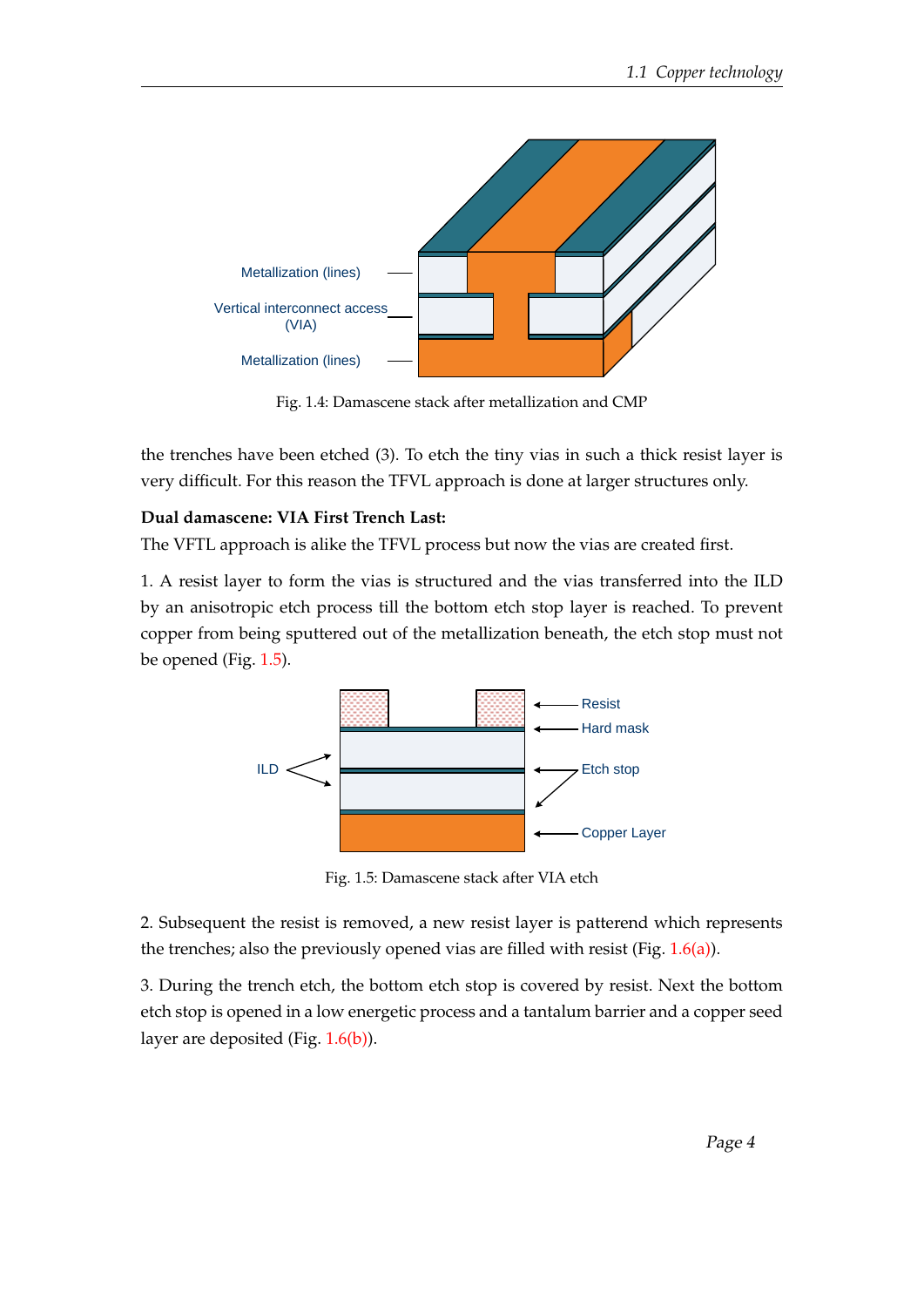<span id="page-4-0"></span>

<span id="page-4-1"></span>Fig. 1.6: Photolithography and trench etch

<span id="page-4-2"></span>4. After the copper deposition, the metal is planished in a CMP process (Fig. [1.7\)](#page-4-2).



Fig. 1.7: Damascene stack after metallization and CMP

In the single damascene process, the via layer and the trench layer are deposited and structured one after each other, so that there are more process steps needed (ILD deposition  $\Rightarrow$  VIA structuring  $\Rightarrow$  copper deposition  $\Rightarrow$  planarization  $\Rightarrow$  ILD deposition  $\Rightarrow$ trench structuring  $\Rightarrow$  copper deposition  $\Rightarrow$  planarization).

#### **1.1.3 Low-k technology**

Since there is a proceeding miniaturization of the structures on microchips to increase packing density, reduce power consumption, and increase switching speeds, the conductors for wiring are moving closer and closer together in vertical and horizontal direction. To isolate the conductors from each other additional films like silicon dioxide  $SiO<sub>2</sub>$  have to be deposited as an interlayer dielectric (ILD).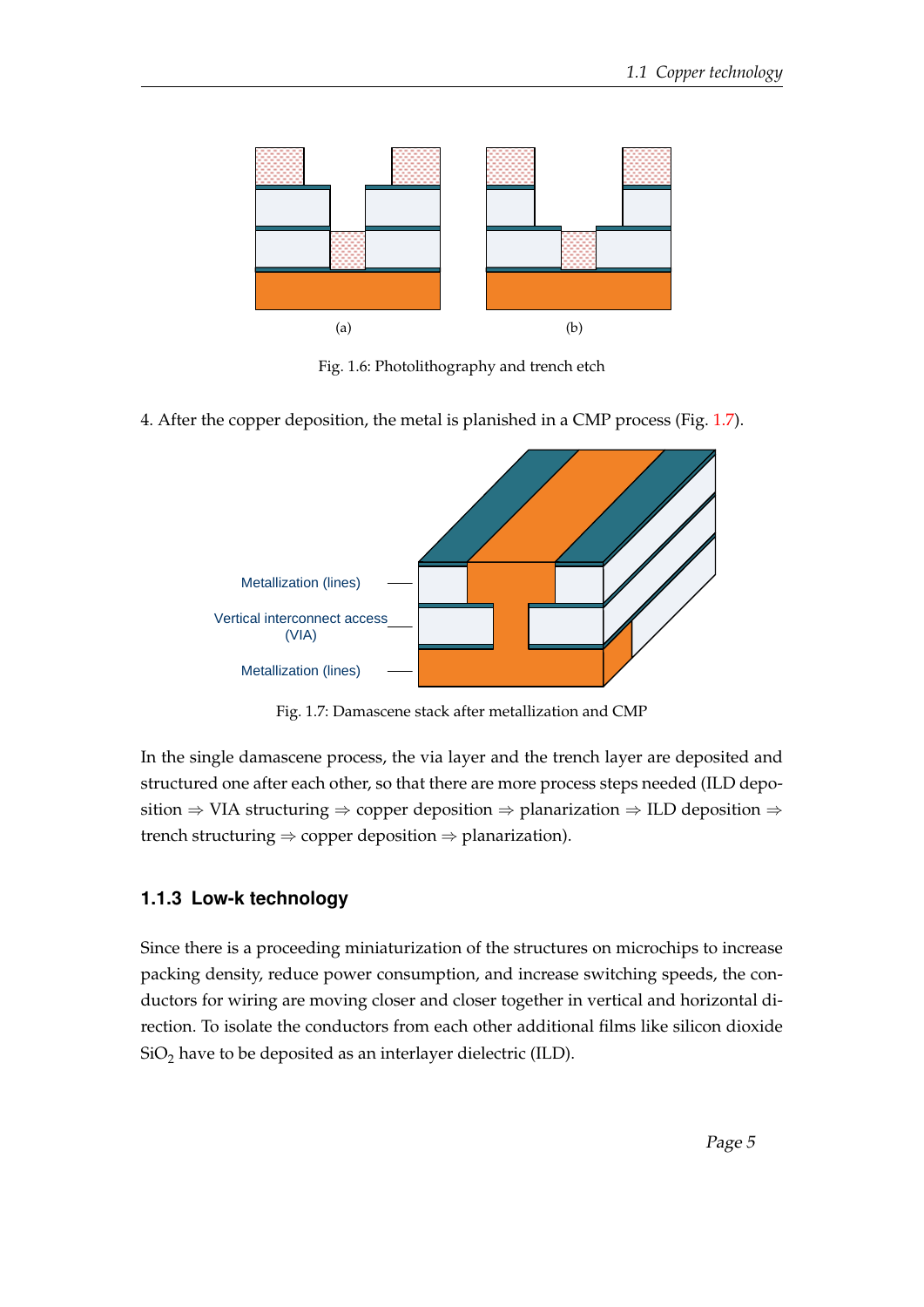If conductors run parallel or cross each other on different layers upon another, parasitic capacities are created. The conductors represent the electrodes while the  $SiO<sub>2</sub>$ in-between is the dielectric.

<span id="page-5-0"></span>

<span id="page-5-1"></span>Fig. 1.8: [\(a\)](#page-5-0) Traditional capacitor and [\(b\)](#page-5-1) crossing of two conductors

The capacity  $C$  is given by:

$$
C = \frac{e_0 e_r A}{d}
$$

Where d stands for the distance of the electrodes, A is the area of the electrodes,  $\epsilon_0$ the vacuum permittivity and  $\epsilon_r$  (often  $\kappa$  (Kappa) or simplified k) the relative static permittivity of the ILD.

The value of the parasitic capacity influences the electric properties such as the switching speed or the power consumption of a chip, and therefore one tries to decrease C. Theoretical this can be done if  $\epsilon_0$ ,  $\epsilon_r$  and A are decreased or if d is increased. However, as mentioned above  $d$  is getting smaller and smaller,  $A$  is preset by electrical requirements and  $\epsilon_0$  is a physical constant. Thus the capacity can only be reduced by decreasing  $\epsilon_r$ .

To sum it up, one needs dielectrics with a  $low_{\epsilon}$ :  $low_{\epsilon}$ .

The traditional dielectric, SiO<sub>2</sub>, has a relative permittivity of about 4. Low-k referes to materials whose  $\epsilon_r$  is less than that of silicon dioxide. Beyond that there will be Ultra-Low-k materials with an  $\epsilon_r$  of less than 2.4. The permittivity referes to the polarization (dislocation of charge carriers in the insulator) in the dielectric and is the factor by which the charge of a capacitor is increased relative to vacuum or by which the electric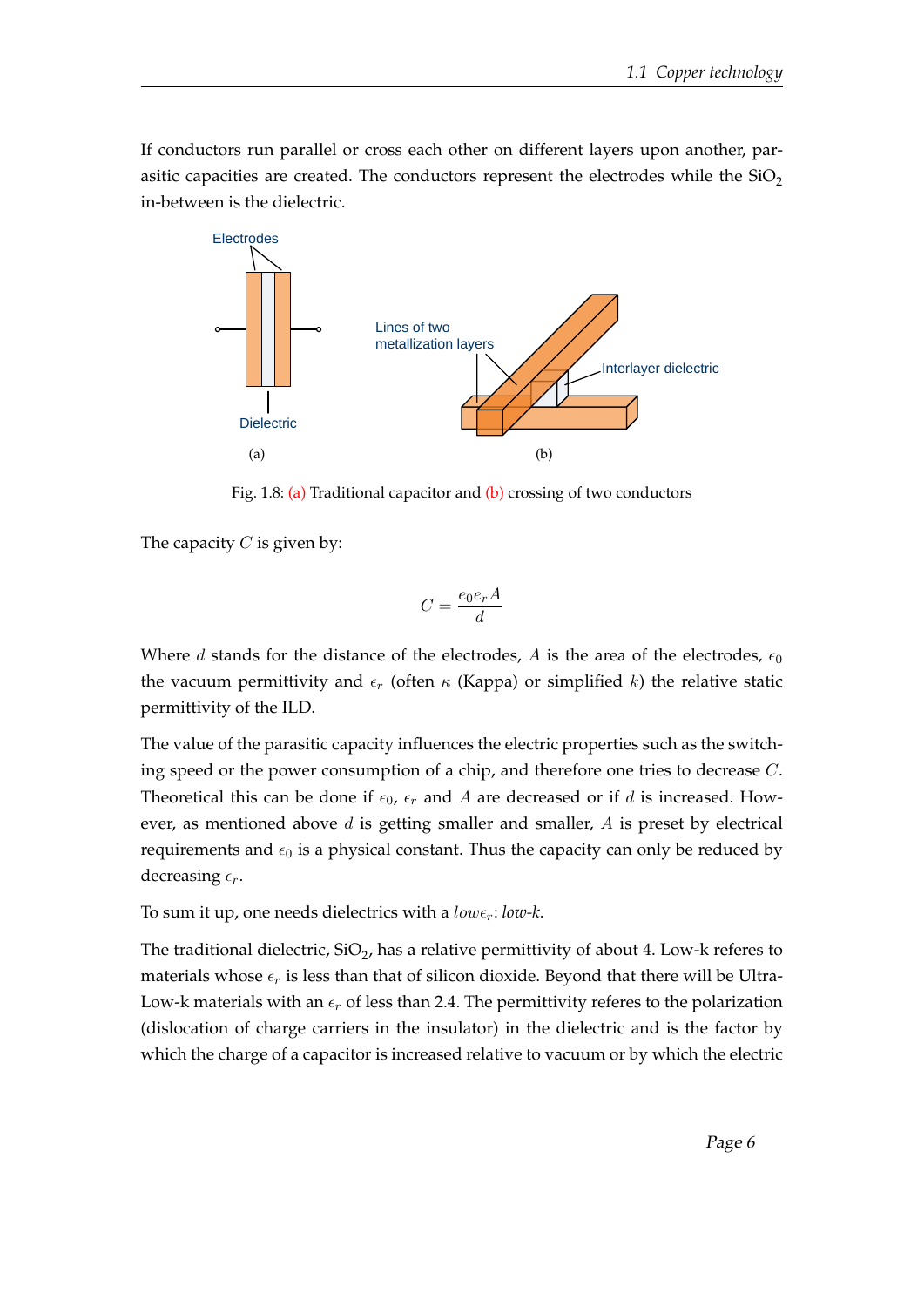field inside the capacitor is weakened.

To reduce the permittivity there are basically two possibilities:

- the polarizability of bonds inside the dielectric has to be decreased
- the quantity of bonds has to be reduced by introduction of porosity in the dielectric

The polarizability can be decreased by materials with less polar groups. Candidates are fluorined (FSG,  $\epsilon_r$  3.6) or organic (OSG) silicon oxides. However, for smaller and smaller structures this approach isn't sufficient, thus porous films have been introduced. By introduction of porosity there is "empty space" inside the ILD which has in case of air - a permittivity of about 1, and therefore  $\epsilon_r$  is reduced for the entire layer. The pores can be introduced by adding polymers which are expelled later by thermal annealing. In case of silicon dioxide one needs about 50 % of pores in the material to achieve a permittivity of 2. If a dielectric is used whose permittivity is 2.5 without porosity, only 22 % pores have to be introduced to achieve a permittivity of 2.



Fig. 1.9: Relative static permittivity against porosity

However, there are several issues to overcome, if one wants to bring in such new materials into semiconductor fabrication.

Due to porosity the density is reduced which results in a lower mechanical resistance. In addition process gases or copper can diffuse into the ILD and cause damage and thus increasing the permittivity or leakage. To counteract this issues, the pores have to